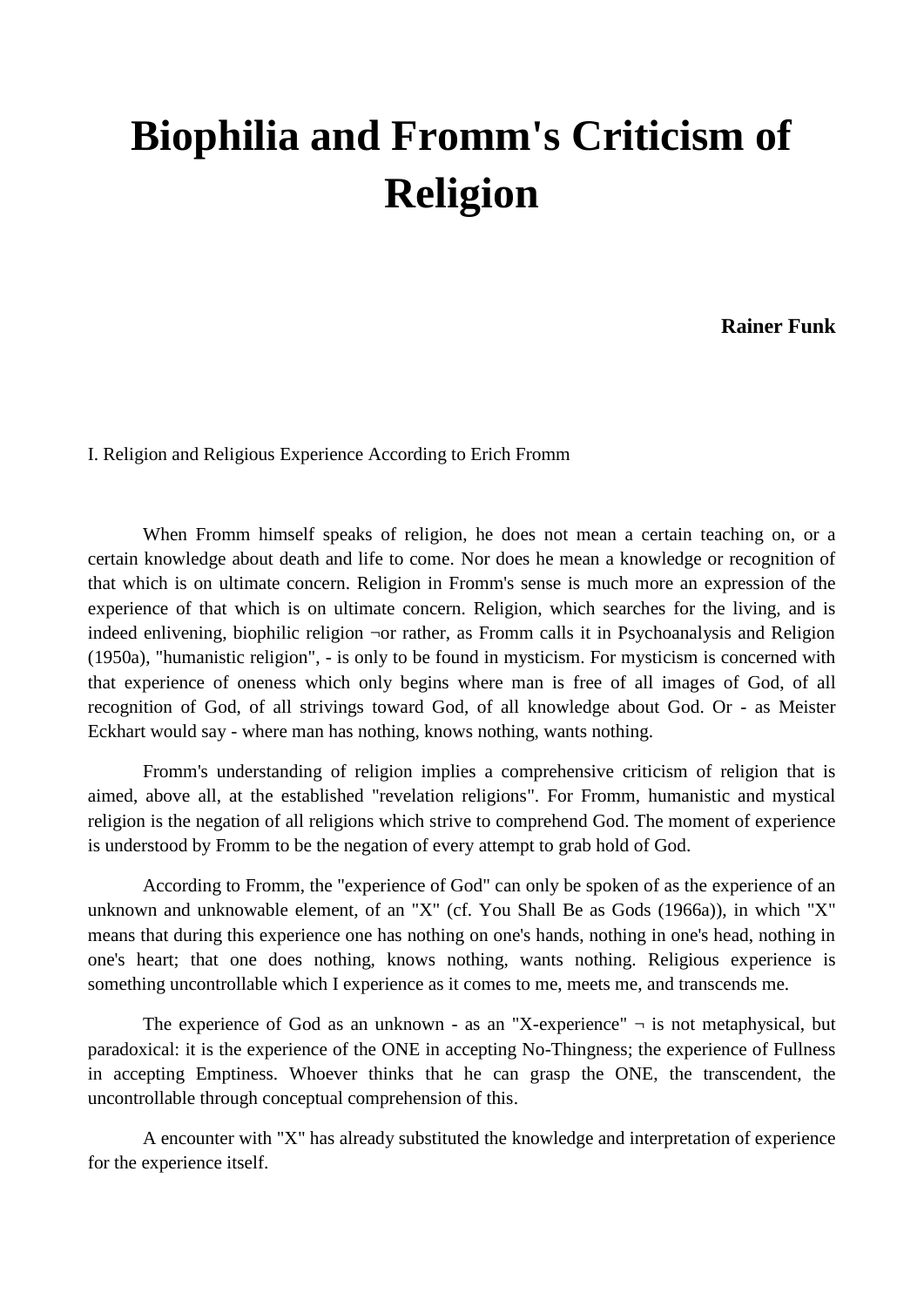Where religion tries to discover by which means, teachings, and concepts such religious experience may be arranged: it is already committing idolatry. The only favor which an institutionalized religion can perform for religious experience is religio-critical: to expose the idols, illusions and ideologies, to disillusion, to critize. For that reason Fromm demanded, in You Shall Be as Gods (1966a), an idology, a science of idols.

Does Fromm come to such a view of religion and experience of God?

### II. Fromm's Psychoanalytic Approach to Phenomenon of Religion

Contrary to Freud, for whom religion was an epiphenomenon, Fromm sees religion as an authentic human phenomenon. Religion is a possible answer to the psychic need for a "frame of orientation and an object of devotion", found in all humans. Contrary to Freud who saw the passionate psychic strivings of man as stemming from physical drives, Libido and Destrudo, for Fromm there are independent psychic drives - he refers to them as "needs" - which must be satisfied just as physiological needs for food, drink, movement, sleep, and sexual activity must be satisfied.

Whether the need for a frame of orientation and an object of devotion is satisfied by an institutionalized religion or by other important ideological, political and social entities is just as much a question of economic and social conditions (which have a great influence on the method of satisfying psychic needs) as is the question of which religion or general religious direction is favored.

The phenomenon of religion can be separated from neither the psychic structure - that is to say from the totality of the psychic powers and from their structuring - nor from the economic, social, political and cultural structure in which religion serves to satisfy the psychic need for a frame of orientation and object of devotion. Religion or politics, social change or the experience of God are only two different approaches to the same phenomenon: the fact that psychic needs are satisfied through the furthering of certain passionate strivings, according to the socio-economic environment.

The question of religion therefore cannot be separated from the question of which passionate strivings are furthered by a certain society and which are inhibited. Nor can it be separated from the question of which passionate strivings are desirable, indispensable to the smooth functioning of society, or conducive to the promotion of psychic growth and maturity.

By analyzing the therapeutic processes through which patients were healed, Fromm, as Freud before him, made the observation that it is not the adaptation to society's demands that heals, but rather a psychic process of maturation in the course of which repressed strivings are made accessible and become a part of the Ego. For Freud, such strivings were, according to his instincttheoretical concept, the outcome of sexual drives.

Like Freud, Fromm also recognizes that the revelation of hidden, repressed strivings considered undesirable by society encourages psychic growth and that this integration process results in psychic healing. The reason for this growth and healing, however, is not that repressed sexuality is sublated, but rather that psychic powers are demonstrated to be one's own powers and that only those passionate strivings are encouraged which make possible a subject-oriented, in-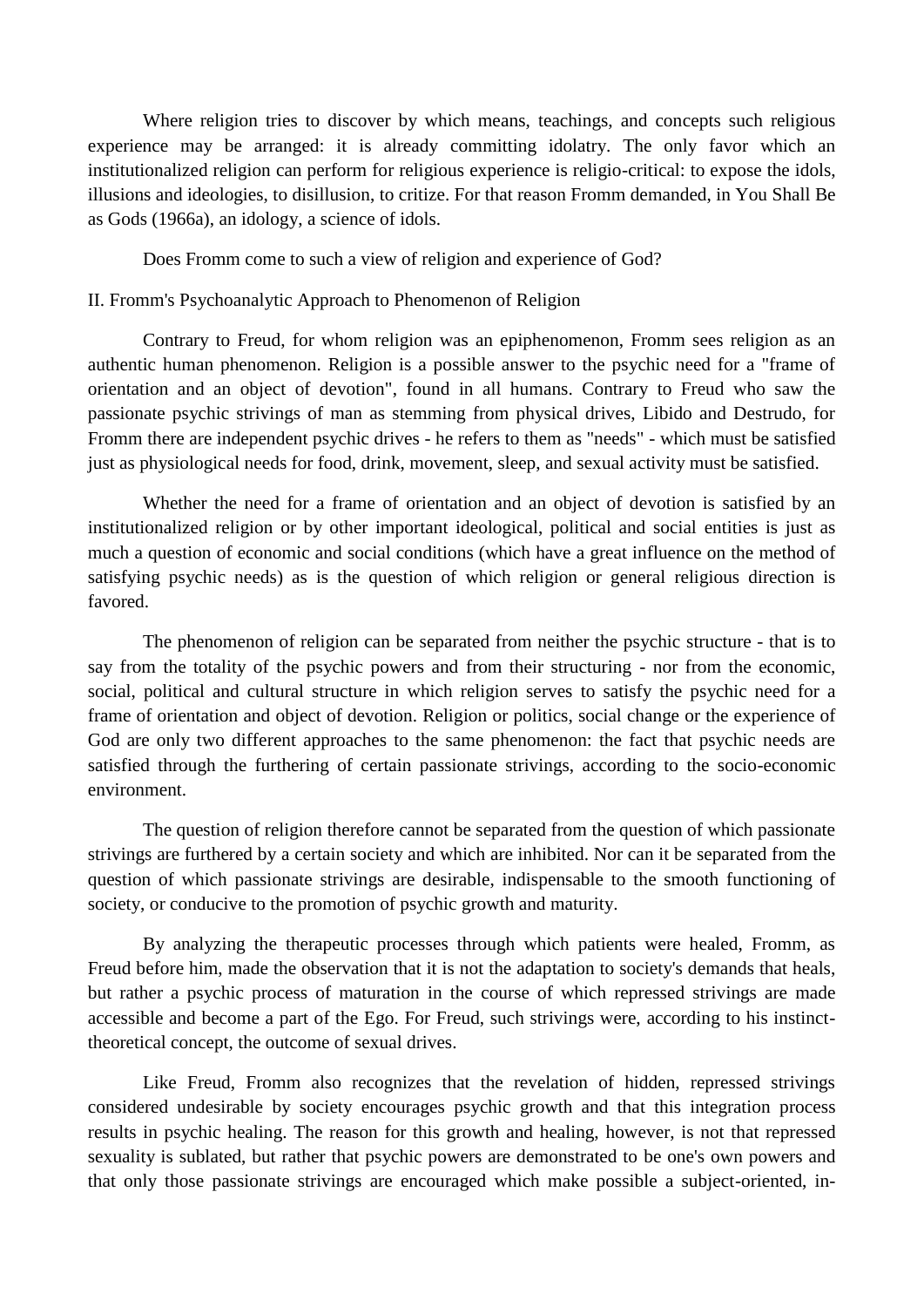dependent relatedness to oneself and to the surrounding natural and human environment - a connection that grows out of one's own rational and loving powers.

The more man sees himself as author, actor, protagonist and subject of his life; the more he is, therefore, himself the one who with his own powers thinks, feels, and acts - the more he also develops his powers of reason and of love, powers through which he can be completely related to his world and to other human beings without losing himself.

The passionate forces of man become his own powers, forces whose subject is man, so that they have their sources in man himself, and if man is an authentic self, then man becomes capable of the highest brotherly love alongside the highest love of self. Then the individual finds himself again in his neighbor without putting his own integrity or that of his neighbor into question - this is what "love" means according to Fromm. And the he is able to recognize reality in its total objectivity as a result of his subjectivity - this is what "reason" means according to Fromm.

With his approach Fromm comes to conclusion directly opposed to those by Freud. For Freud, brotherly love is possible only through renunciation of self love. For Fromm the one is not possible without the other. According to Freud, passionate strivings are always an expression of a deficiency. For Fromm, as long very they are only experienced as own forces, they are an expression of the fullness of life. The bottom line for Freud is: "homo homini lupus". But Fromm sees our fellow man not as danger and an inhibiting factor, but rather as the vehicle for loving relatedness and thus the facilitation of a fulfilled life in freedom.

#### III. Fromm 's Biophilic Evaluation and Criticism of Religion.

It is actually true that spiritual well-being is determined by the development of human forces of reason and love, and if the question of the development of these forces in measured according to whether or not the passionate strivings promote this goal, the religious-critical biophilic conviction belongs to the repertoire of therapeutic experience.

During his lifetime Fromm tried in various ways to theoretically and conceptually explain this therapeutic experience by means of his characterology. His first attempt was with the term "spontaneity" (in Escape from Freedom, 1941a), in order to express that everything is dependent on this; that passionate strivings come "sua sponte", from one's own impetus. Then he spoke about "spontaneous activity" and about "productivity", in order to make it clear that strivings must be "productive", contrary to non-productive character orientations.

In the 60's Fromm documented the same phenomenon with the contrasting pair "biophilia necrophilia", the pair which concerns us in this symposium. At the end of his life he spoke of "having" and "being", by which he was only emphasizing another aspect of the contrasting pair "productive-non-productive" that is to say "biophilic-necrophilic". Here as well we are dealing with the religiously critical, biophilic conviction that everything is dependent on whether man can live for himself with the help of his own forces of reason and love, which unlike all objects in the mode of having, which decrease with use - have the idiosyncrasy that they increase in proportion to their use.

Religion and religious experience are not immune to passionate strivings, but turn out to be determined according to the biophilic or necrophilic, productive or non-productive, being-oriented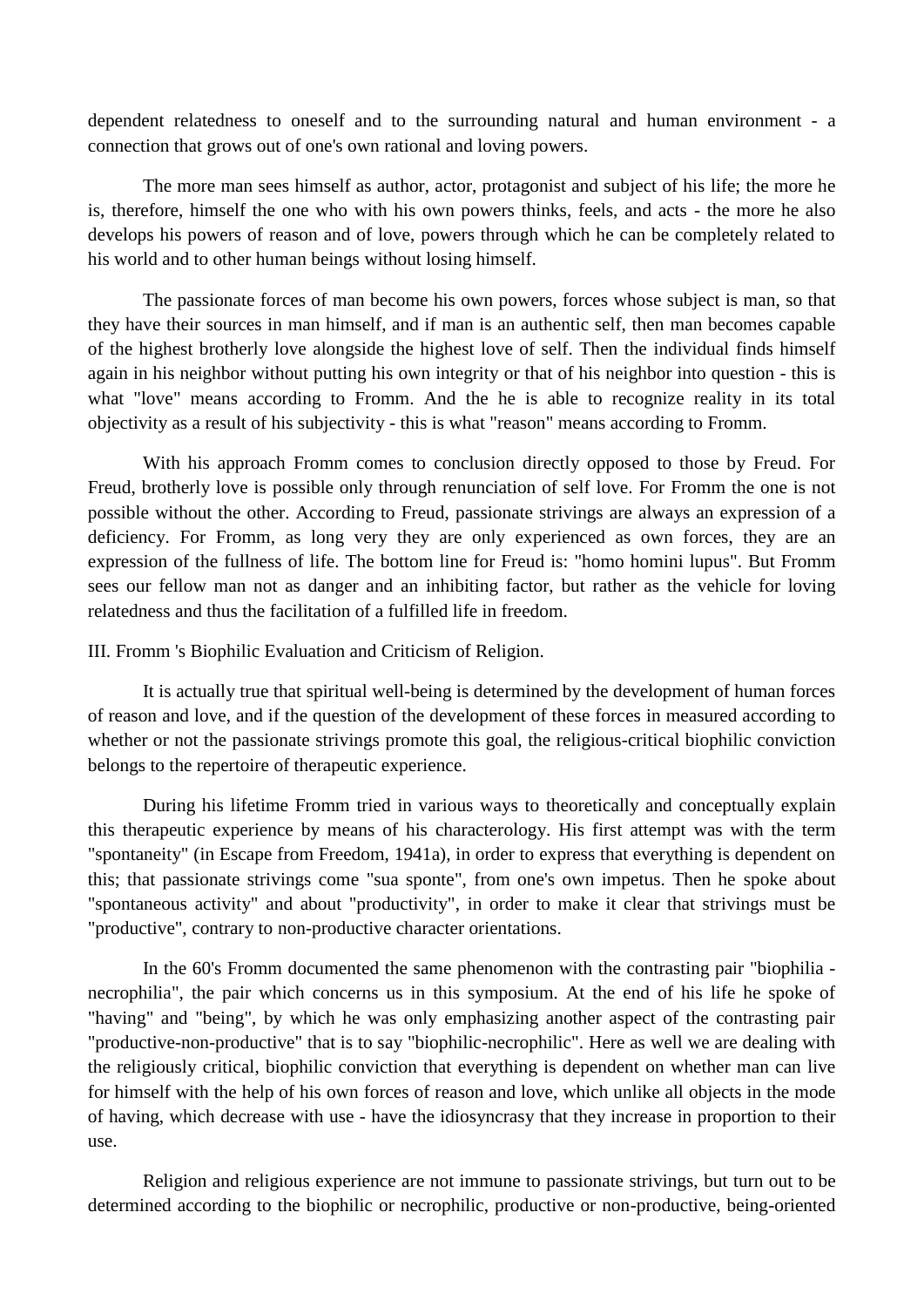or having-oriented quality of those strivings. Whether religion and religious experience contribute to man's salvation; whether they can make him whole again, is dependent on the quality of the strivings - which designate and motivate religious experience and actions as well.

The passionate strivings are of the biophilic type and aim at optimization of one's own powers of reason and love, the religious experience and practice have invigorating, healing effect. On the other hand, the promotion of religious experience and practice is accompanied by the promotion of all those passionate strivings that make man dependent, that alienate his and repress him, that render him submissive and impotent, then the psychic need may be satisfied, but the only forces to be simultaneously strengthened are those forces which alienate man from himself.

The decision about the salvation and damnation of mankind does not lie in a declaration of belief in an absolute truth, in God, in man, in the Revelation, in the Bible, or in the teaching of the church. The decision is much more dependent on the orientation of the passionate strivings which carry and determine religious phenomena as well. If, on the basis of his biophilic-oriented passionate strivings, man feels himself to be one with himself and the world, then religious practice is healing and has a biophilic effect because it allows its own forces of reason and love to grow.

## IV~ Summary

#### Biophilic Religion as Practice of Reason and Love

For some, the definition of the "X-experience" as the experience of the ONE on the basis of one's own forces of reason and love may seem too empty; not transcending or transcendental enough. Don't reason and love always lead back to the unsuccessful, alienated, self-destructive human being himself? In conclusion, l' d like to outline both concepts once more in order to make their "religious" dimension clear.

Reason does not mean "know-how", nor does it mean intellectual comprehension of reality. Reason has nothing to do with "manipulative intelligence" or "instrumental reason". Reason can not be manufactured of created, regardless of how much knowledge or thought is employed.

Reason is rather the ability to experience oneness with outer and inner reality. Reason is not casual, but paradoxical. It is the ability to feel so at one with a cat, a rose, an object, that the reality perceived through reason is no longer something strange and different, but rather something that is MINE in the deepest sense and is at one with me.

The presence of such a reading capability can be seen in our ability to perceive reality as something of our own, as homeland and as something familiar, as something both living and enlivening (biophilic), as something immediate and current. The greater this reasoning capability, the slighter the fear of outer and inner reality, the smaller the gap between the outer and the inner world, between objectivity and subjectivity.

Likewise love cannot be manufactured or created. Love is neither loss of self nor selflessness, and is definitely not dependency, subordination, or being in the position of "owing" the person who loves first and who must therefore be regarded as the source of all love.